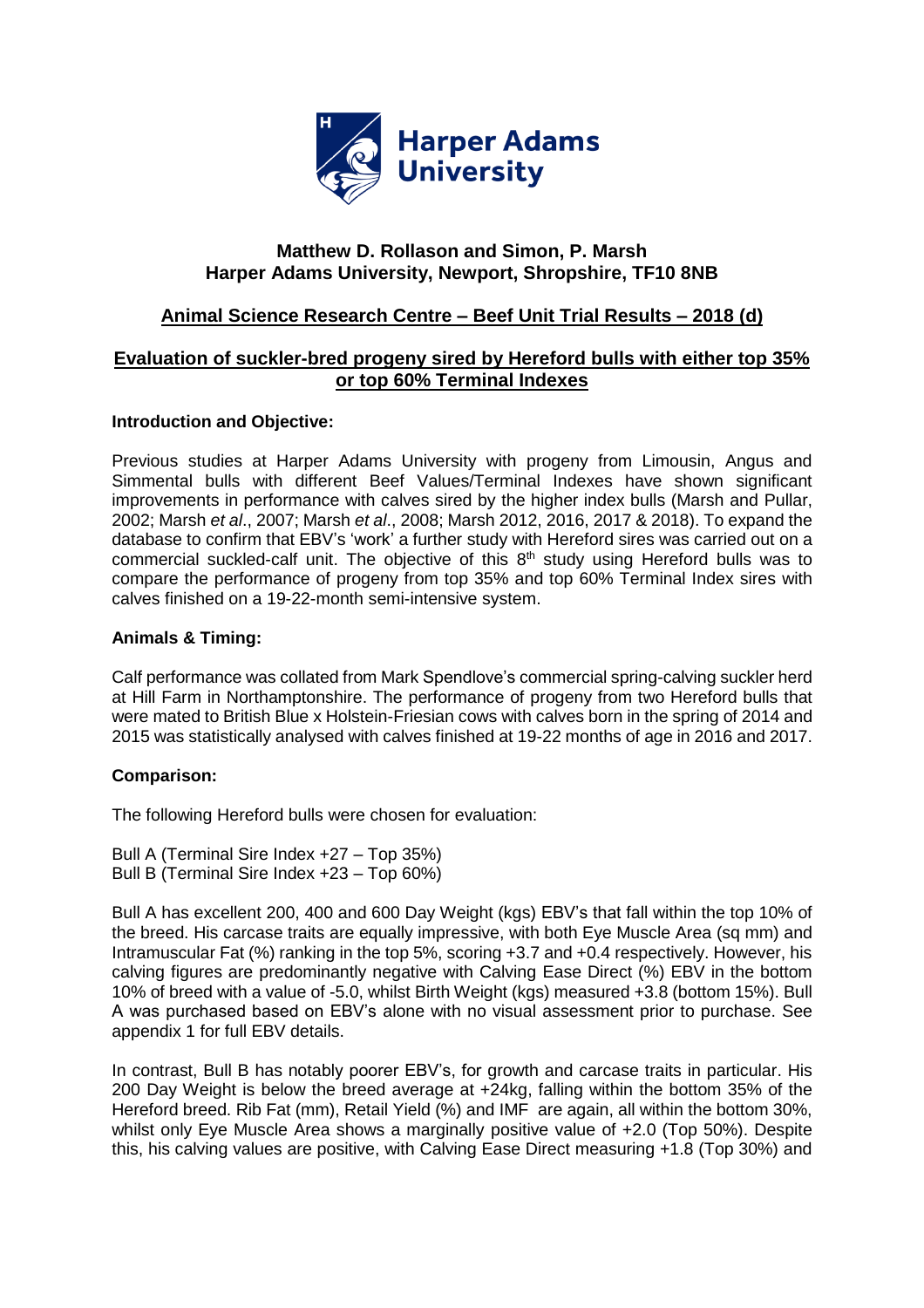Birth Weight at +1.2 (Top 20%). Bull B was purchased predominantly on phenotypic appraisal, having been a successful show winner throughout the 2012 season.

#### **Herd Management:**

The suckler herd comprises of 125 British Blue x Holstein-Friesian suckler cows, producing 120 finished cattle annually on a semi-intensive system. Approximately 20 British Blue x Holstein-Friesian heifer calves are purchased each Autumn and bucket reared for 12 weeks. These are bred to Hereford bulls at 15 months, aiming to calve at 24 months old. Calving takes place indoors over 12-weeks from March to May to coincide with increasing spring grass growth at turnout. Cows and calves are grazed on permanent pasture during the summer months, with calves offered an 18% CP creep feed *ad-lib* from early September until housing (80kg/calf). Calves are weaned and housed in late October, receiving no health treatments. Winter nutrition for the cows is based on a grass-silage and straw whilst calves are fed a growing ration based on grass silage, rape meal and brewer's grains. The following summer, calves are set-stocked on pasture before being housed in September. Calves are split by sex and fed a 16% CP (in DM) finishing diet that is based on grass clover silage, barley straw, sweet starch, rapeseed and minerals. During the finishing period, the feed ration costs £1.72/day for steers and £1.61/day for heifers. Details of the grower and finisher diets are shown in appendix 2. Cattle are finished at 19-22 months of age and slaughtered at Dovecote Park to supply the Waitrose Hereford beef scheme.



Figure above left. Blue x Holstein suckler cows with Hereford calves at Mark Spendlove's Hill Farm in Northamptonshire.

Figure above right. Matthew Rollason (left) and Mark Spendlove (right).



Figure above left. Mark Spendlove's 15-month-old Hereford x Blue/Holstein steers. Figure above right. 15-month-old Hereford x Blue/Holstein heifers.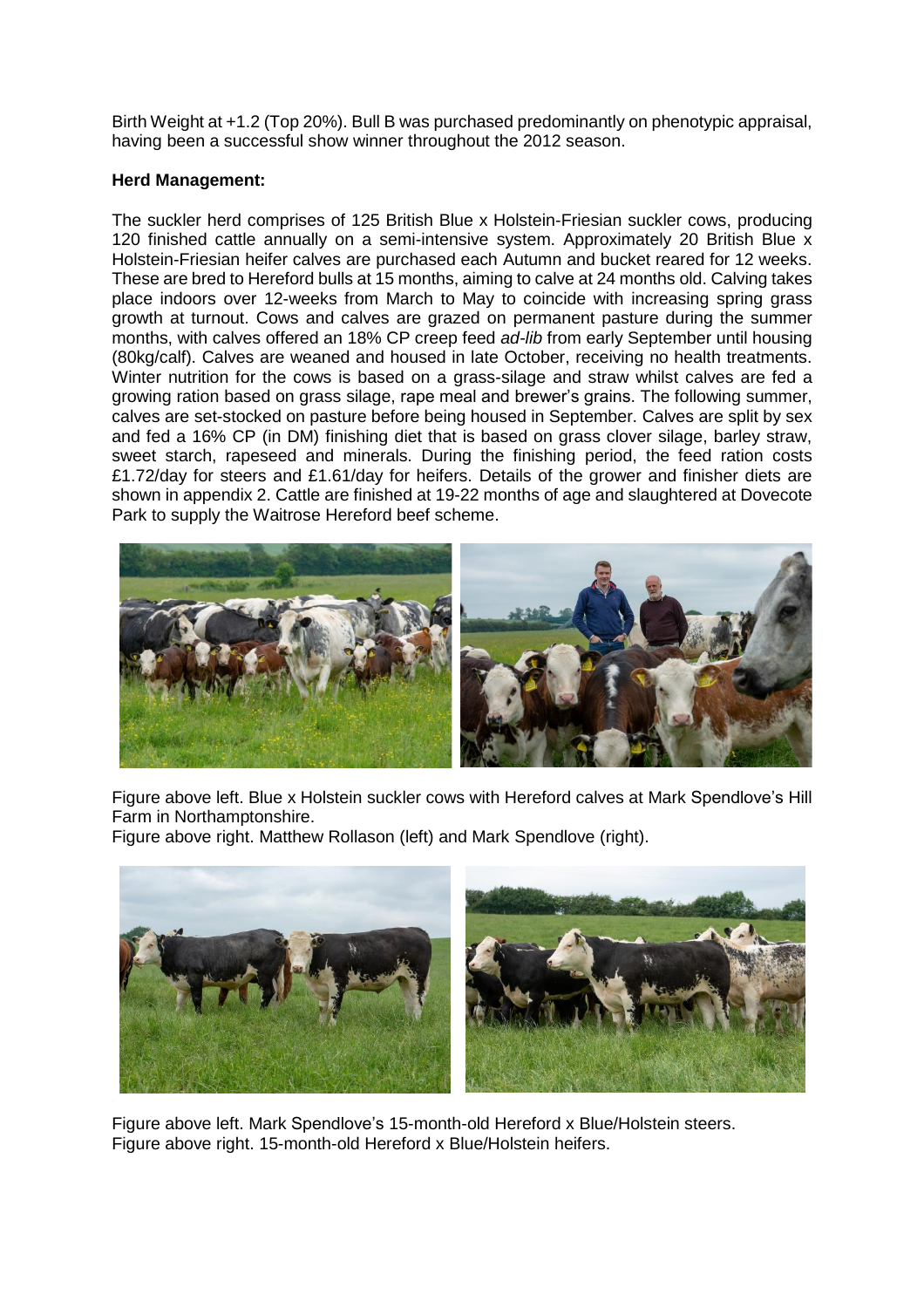## **Results:**

Table 1. Slaughter performance and carcase grades

|                                           | Sire A<br>(Top 35%) |                | Sire B<br>(Top 60%) |                |
|-------------------------------------------|---------------------|----------------|---------------------|----------------|
| <b>Sex</b>                                | <b>Steers</b>       | <b>Heifers</b> | <b>Steers</b>       | <b>Heifers</b> |
| Age at slaughter (days)                   | 640 (21 mo)         | 592 (19.4 mo)  | 677 (22.2 mo)       | 617 (20.2 mo)  |
| Carcase weight (kg)                       | 380                 | 305            | 373                 | 297            |
| Daily carcase gain from birth (kg)        | 0.59                | 0.52           | 0.55                | 0.48           |
| <b>Conformation classification (1-15)</b> | 7.33                | 6.49           | 7.53                | 6.50           |
| Fat classification (1-15)                 | 10.50               | 10.82          | 10.93               | 10.25          |
| Carcase price (£/kg) - March 2018         | 3.82                | 3.82           | 3.78                | 3.84           |
| Carcase value (£)                         | 1451.45             | 1166.35        | 1405.39             | 1139.31        |

EUROP carcase classification: Conformation  $P = 1$  and  $E += 15$ , Fat:  $1 = 1$  and  $5 += 15$ .

Carcase price standardised to a base price of £3.90/kg. Includes penalties for under and over weights.

|                                           | <b>Sire A (Top 35%)</b> | Sire B (Top 60%) | s.e.d | Sig       |
|-------------------------------------------|-------------------------|------------------|-------|-----------|
| Age at slaughter (days)                   | 616 (20.2 mo)           | 647 (21.2 mo)    | 42.76 | $\star$   |
| Carcase weight (kg)                       | 342.5                   | 335.0            | 29.18 | ΝS        |
| Daily carcase gain from birth (kg)        | 0.56                    | 0.52             | 0.48  | $***$     |
| <b>Conformation classification (1-15)</b> | $6.91(R-)$              | $7.02(R-)$       | 0.89  | ΝS        |
| Fat classification (1-15)                 | $10.65(4-4=)$           | $10.59(4-4=)$    | 0.80  | ΝS        |
| Carcase price (£/kg) - March 2018         | 3.82                    | 3.82             | 0.12  | <b>NS</b> |
| Carcase value (£)                         | 1,308.35                | 1,279.70         | 167.4 | <b>NS</b> |

Table 2. Effect of Sire TSI on progeny performance and carcase characteristics (steers and heifers)

NS = not significant,  $* = P < 0.05$ ,  $* = P < 0.01$ ,  $* * = P < 0.001$ 

#### **Discussion and Conclusions:**

- Overall performance of the Hereford-bred calves was excellent, exceeding the recognised targets for semi-intensive finishing suckled calves at 22 months old. The target for a continental-bred steer is a 390kg carcase. This carcase weight was virtually achieved with the Top 35% index native-bred steers at only 21 months of age without potentially greater calving issues inherent with a continental breed versus a native. In addition, it is recognised that subsequent cow fertility is also improved with easier calving bulls.
- Calving ease and the percentage of calves reared was similar for both bulls. Many factors influence calving ease, particularly cow body condition score. The Hereford of course is noted as being an easy calving breed.
- The calves sired by the Top 35% index bull recorded significantly higher daily carcase gains which mirrored the growth EBV's for the bulls.
- Of more significance is calves by the Top 35% index sire were finished 31 days earlier. The steers finished 37 days earlier and based on a finishing cost of £1.72/day this was worth £63.64/calf. Heifers finished 25 days earlier and with a finishing cost of £1.61/day this was worth £40.25/calf. Mean average of steers and heifers would be £51.95/calf.
- The calves sired by the Top 35% index bull recorded higher carcase weights (+7.5kg) which were worth some £28.65 more per calf.
- Reduced feed costs and increased carcase weights was worth £80.60 per calf from the Top 35% sire which is significantly higher than the predicted £2 per calf from the TSI!
- The Top 60% bull was purchased predominantly on phenotypic appraisal, having been a successful show winner throughout the 2012 season. The Top 35% bull was purchased predominantly on his Index and illustrates that in this study 'show winners' do not necessarily produce more profitable calves.
- As expected, the performance of steers was significantly better with carcasses some 75kg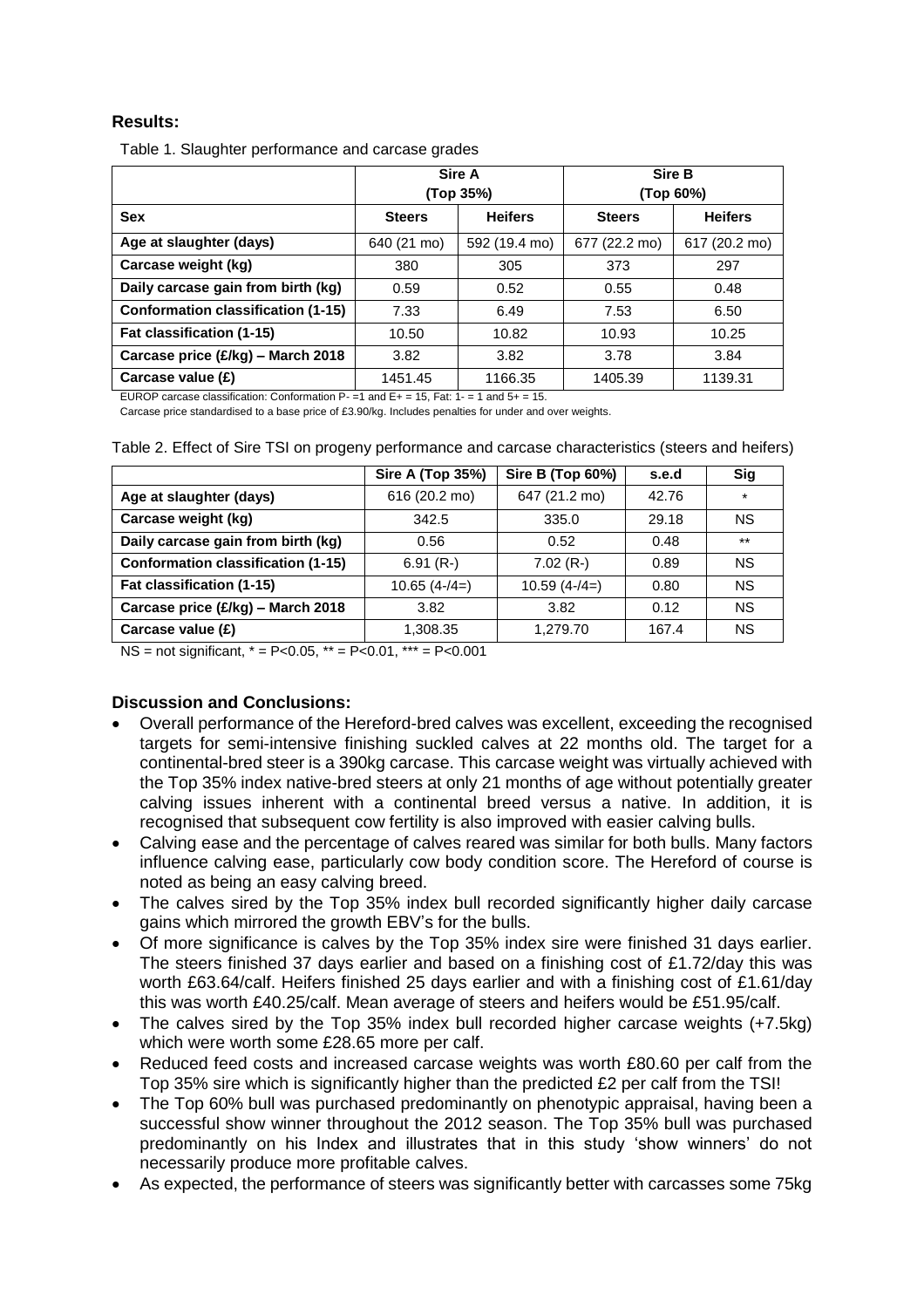heavier worth some £266-285 more. Heifers were however finished 48-60 days earlier which would reduce feed costs by £80-100 per head on this system, even before considering further variable and fixed cost reductions.

This is now the  $8<sup>th</sup>$  study carried out by Harper Adams to compare the performance of progeny from bulls with different Terminal Indexes. All eight studies have shown that with high Index bulls, with reasonably high levels of EBV accuracy, produce calves with significantly superior physical and economic performance to those from low Index bulls.

#### **Acknowledgement:**

The authors would like to extend their sincere thanks to Mark Spendlove for his help and assistance with this study which was used by Harper Adams BSc IV Agriculture with Animal Science student Matthew Rollason as the basis for his Honours Research Project.

#### **References:**

Marsh, S.P. and Pullar, D. 2002 Production and carcase traits of progeny sired by Limousin bulls with high and below average beef values. *Proceedings of the British Society of Animal Science.* Paper 193.

Marsh, S.P., Vickers, M. and Wharton, N. 2007 Evaluation of progeny from beef bulls with either a Top 1% or Top 10% Beef Value. *Proceedings of the British Society of Animal Science.* Paper 152.

Marsh, S.P., Vickers, M. and Wharton, N. 2008 Evaluation of progeny from Limousin bulls with either a Top 1% or Bottom 1% Beef Value. *Proceedings of the British Society of Animal Science.* Paper 206.

Marsh, S.P. 2012 Evaluation of progeny from Angus bulls with Top 10% and Top 70% Terminal Indexes. *Harper Adams University, Animal Science Research Centre - Beef Unit Trial Results – 2012 (d).*

Marsh, S.P. 2016 Evaluation of progeny from Terminal and Maternal Simmental bulls with top 1% and top 60% Terminal Indexes. *Harper Adams University, Animal Science Research Centre - Beef Unit Trial Results – 2016 (e).* 

Marsh, S.P. 2017. Evaluation of progeny from Simmental bulls with either top 1% or top 10% Terminal Indexes**.** *Harper Adams University, Animal Science Research Centre - Beef Unit Trial Results – 2017 (a).*

Marsh, S.P. 2018. Evaluation of progeny from Simmental bulls with either top 1% or top 10% Terminal Indexes**.** *Harper Adams University, Animal Science Research Centre - Beef Unit Trial Results – 2018 (a).*

#### **Appendix 1**

|                             | <b>Bull A (Top 35%)</b><br><b>Bull B (Top 60%)</b> |              |                        | <b>Hereford Breed</b><br>Avg. EBVs for |              |                        |                  |
|-----------------------------|----------------------------------------------------|--------------|------------------------|----------------------------------------|--------------|------------------------|------------------|
| <b>EBV</b> trait            | <b>EBV</b> value                                   | Accuracy (%) | <b>Percentile band</b> | <b>EBV</b> value                       | Accuracy (%) | <b>Percentile band</b> | 2016 born calves |
| Calving Ease DIR (%)        | $-5.0$                                             | 42           | Top 90%                | $+1.8$                                 | 47           | Top 30%                | $-0.4$           |
| Calving Ease DTRS (%)       | $-2.5$                                             | 42           | Top 75%                | $+1.0$                                 | 46           | Top 25%                | $-0.8$           |
| Birth Wt. (kg)              | $+3.8$                                             | 58           | Top 85%                | $+1.2$                                 | 72           | Top 15%                | $+2.3$           |
| 200 Day Wt. (kg)            | $+34$                                              | 63           | Top 15%                | $+24$                                  | 65           | Top 65%                | $+26$            |
| 400 Day Wt. (kg)            | $+65$                                              | 64           | Top 10%                | $+48$                                  | 64           | Top 55%                | $+48$            |
| 600 Day Wt. (kg)            | $+83$                                              | 60           | Top 10%                | $+57$                                  | 63           | Top 60%                | $+61$            |
| 200 Day Milk (kg)           | $+5$                                               | 52           | Top 50%                | $+5$                                   | 53           | Top 50%                | $+5$             |
| Scrotal Size (cm)           | $+2.6$                                             | 71           | Top 1%                 | $-0.1$                                 | 73           | Top 95%                | $+0.6$           |
| Eye Muscle Area (sq cm)     | $+3.7$                                             | 47           | <b>Top 5%</b>          | $+2.0$                                 | 43           | Top 45%                | $+1.9$           |
| Rib Fat (mm)                | $+2.0$                                             | 51           | Top 99%                | $+0.1$                                 | 47           | Top 70%                | $-0.1$           |
| Retail Beef Yield (%)       | $-0.8$                                             | 49           | Top 99%                | $+0.2$                                 | 45           | Top 65%                | $+0.4$           |
| IMF (%)                     | $+0.4$                                             | 50           | <b>Top 5%</b>          | $-0.2$                                 | 44           | Top 70%                | $-0.1$           |
| <b>Terminal Sire Index</b>  | $+27$                                              |              | Top 35%                | 23                                     |              | Top 60%                | $+24$            |
| <b>Self Replacing Index</b> | $+35$                                              |              | Top 25%                | 29                                     |              | Top 55%                | $+29$            |

#### Hereford bull EBV's – March 2018 BLUP

Note: Positive Fat Depth EBV is important for bulls used to breed finished cattle with adequate fat cover.